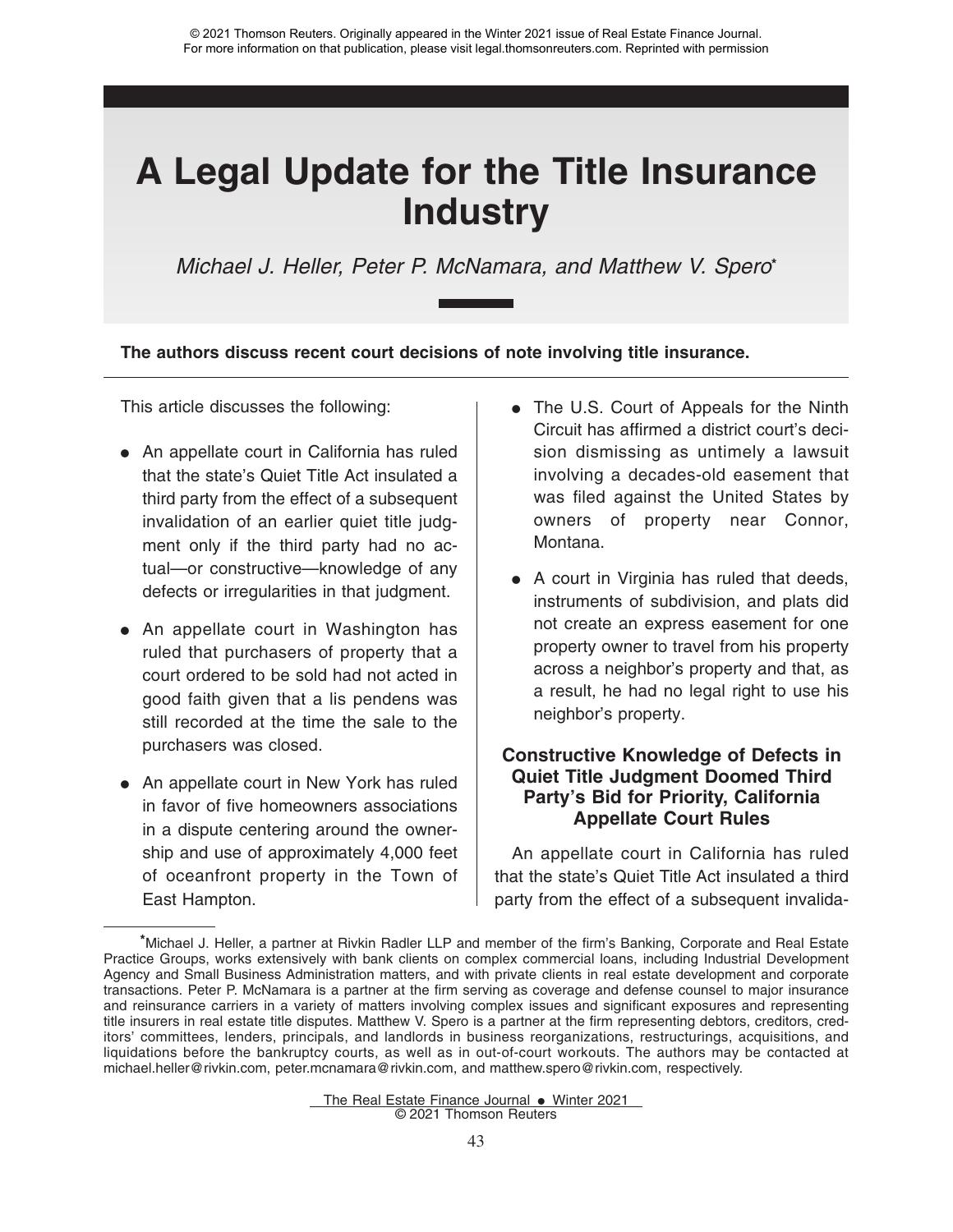tion of an earlier quiet title judgment only if the third party had no actual—or constructive knowledge of any defects or irregularities in that judgment.

# **The Case**

In February 2007, Cassandra Celestine borrowed \$448,000 from CIT Group/Consumer Financing ("CIT Group") and secured the loan with a deed of trust on property in Inglewood, California (the "Property"). The deed of trust was recorded on February 28, 2007 (the "CIT Deed of Trust").

In early September 2012, CIT Group assigned the CIT Deed of Trust to U.S. Bank, N.A., as trustee on behalf of SASCO Mortgage Loan Trust 2007-RNP1 ("SASCO"). The assignment was recorded on September 26, 2012.

In early June 2014, SASCO assigned the CIT Deed of Trust to DLJ Mortgage Capital, Inc. ("DLJ Mortgage"). The assignment was recorded on June 13, 2014.

On July 3, 2014, DLJ Mortgage recorded, and mailed to Celestine, a notice of default setting forth what DLJ Mortgage asserted was the outstanding balance that Celestine owed to DLJ Mortgage and giving her 90 days to pay.

On September 11, 2014, before the 90 day deadline had expired, Celestine filed a lawsuit (the "Celestine Action") that included a claim under California's Quiet Title Act to invalidate the CIT Deed of Trust. She filed a notice of lis pendens regarding her lawsuit on September 23, 2014.

Although SASCO and DLJ Mortgage had recorded their assignment of the CIT Deed of Trust and although Celestine had exchanged letters with the loan servicers reaffirming that SASCO and then DLJ Mortgage had acquired the CIT Deed of Trust from CIT Group, Celestine did not name SASCO or DLJ Mortgage as defendants. Instead, she named only CIT Group and "All Persons Known & Unknown Claiming Any Legal Or Equitable Right, Title, Estate, Lien, or Interest In The Property Described In The Complaint Adverse To Plaintiff Title Or Any Cloud On Plaintiff Title Thereto." Moreover, Celestine did not properly serve CIT Group with her complaint.

As a result, no one with an interest in the Property was ever served with Celestine's complaint and, consequently, no one ever appeared and Celestine obtained a default.

On May 28, 2015, the trial court entered a default judgment quieting title to the Property against CIT Group and permanently enjoining CIT Group and its "successors in interest" from "[a]sserting . . . any interest or ownership" in the Property, including through the CIT Deed of Trust (the "2015 Quiet Title Judgment"). The 2015 Quiet Title Judgment was recorded on July 22, 2016.

Thereafter, on August 4, 2016, the trial court issued an order expunging the CIT Deed of Trust and declaring it to be "Reversed, Cancelled, Set Aside and made Null and Void, Ab Initio, for all purposes" (the "2016 Expungement Order"). The 2016 Expungement Order was recorded on August 10, 2016.

Prior to that order, on April 14, 2016, DLJ Mortgage transferred the loan underlying the CIT Deed of Trust to U.S. Bank Trust, N.A., as Trustee for LSF9 Master Participation Trust ("U.S. Bank"). On August 3, 2016, DLJ Mortgage assigned the CIT Deed of Trust to U.S.

The Real Estate Finance Journal . Winter 2021 © 2021 Thomson Reuters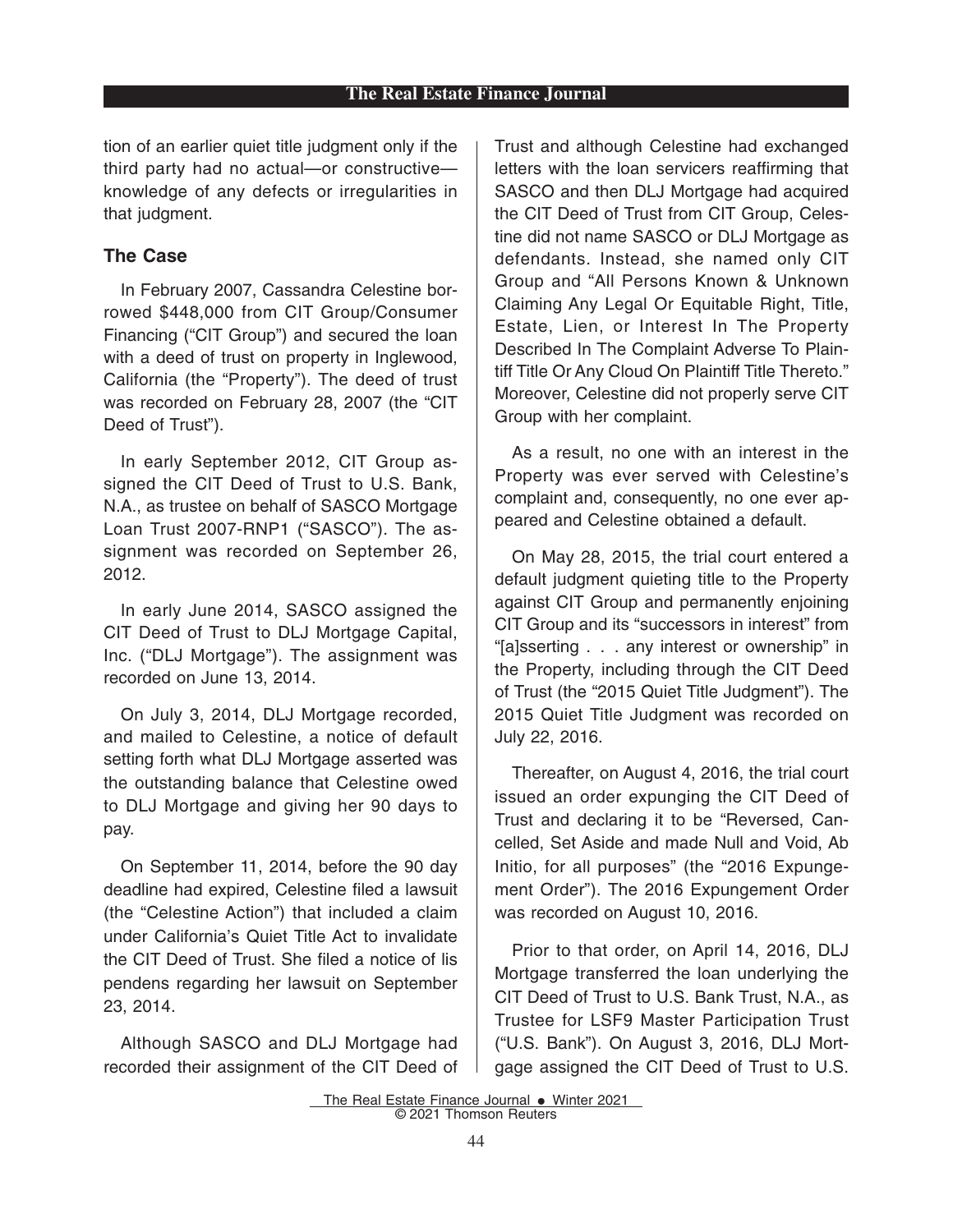Bank. The assignment was recorded on August 11, 2016.

On December 20, 2016, Caliber Home Loans, Inc.—the successor in interest to CIT Group—specially appeared in the Celestine Action and filed a motion to set aside the default and the 2015 Quiet Title Judgment against CIT Group on the ground that CIT Group had never received notice of the lawsuit.

On May 8, 2017, the trial court granted Caliber's motion and set aside the 2015 Quiet Title Judgment. On July 10, 2017, Caliber recorded the order setting aside the judgment.

On July 24, 2017, the trial court granted Caliber's further motion to expunge the 2015 Quiet Title Judgment and the 2016 Expungement Order from the record of title.

On August 17, 2017, the trial court dismissed the Celestine Action for lack of prosecution.

# The Tsasu Deed of Trust

On September 2, 2016, Celestine borrowed \$285,000 from Tsasu LLC, securing the loan with a deed of trust against the Property that was recorded on September 15, 2016 (the "Tsasu Deed of Trust"). At the time the Tsasu Deed of Trust was recorded, the recorded documents in the record of title for the Property included (1) the 2015 Quiet Title Judgment against CIT Group that invalidated the CIT Deed of Trust, and (2) the 2012 and 2014 assignments of the CIT Deed of Trust reflecting that the CIT Group had not owned the CIT Deed of Trust since 2012.

In deciding whether to loan Celestine money, Tsasu's chief executive officer later indicated that he had relied on a preliminary report prepared by a title insurance company that was based on "the results of the title search" obtained by that company. The title search results accurately reflected the above described recorded documents—namely, a "Judgment, Quiet Title" on July 10, 2015, against "The CIT Group" as well as two "Deed of Trust/Assignment[s]" (one to SASCO in 2012, and another to DLJ Mortgage in 2014).

In December 2017, Tsasu sued U.S. Bank. It sought a quiet title and declaratory judgment that the Tsasu Deed of Trust had priority over the CIT Deed of Trust because the orders setting aside and expunging the 2015 Quiet Title Judgment were ineffective as to Tsasu, and a declaratory judgment that (a) Tsasu had been denied due process because it had not been given timely notice of, or been asked to join in, the proceedings to set aside and expunge the 2015 Quiet Title Judgment, and (b) enforcing the orders setting aside and expunging the 2015 Quiet Title Judgment against Tsasu violated the "equitable doctrine of unclean hands."

The trial court granted summary judgment in favor of U.S. Bank, and Tsasu appealed.

# **The Appellate Court's Decision**

The appellate court affirmed.

In its decision, the appellate court explained that, under the California Quiet Title Act, a third party who acted "in reliance on" a quiet title judgment retained its property rights—even if that quiet title judgment subsequently was invalidated as void—so long as the third party qualified as a "purchaser or encumbrancer for value . . . without knowledge of any defects or irregularities in [the earlier quiet title] judgment or the proceedings."

The appellate court then addressed whether,

```
The Real Estate Finance Journal • Winter 2021
© 2021 Thomson Reuters
```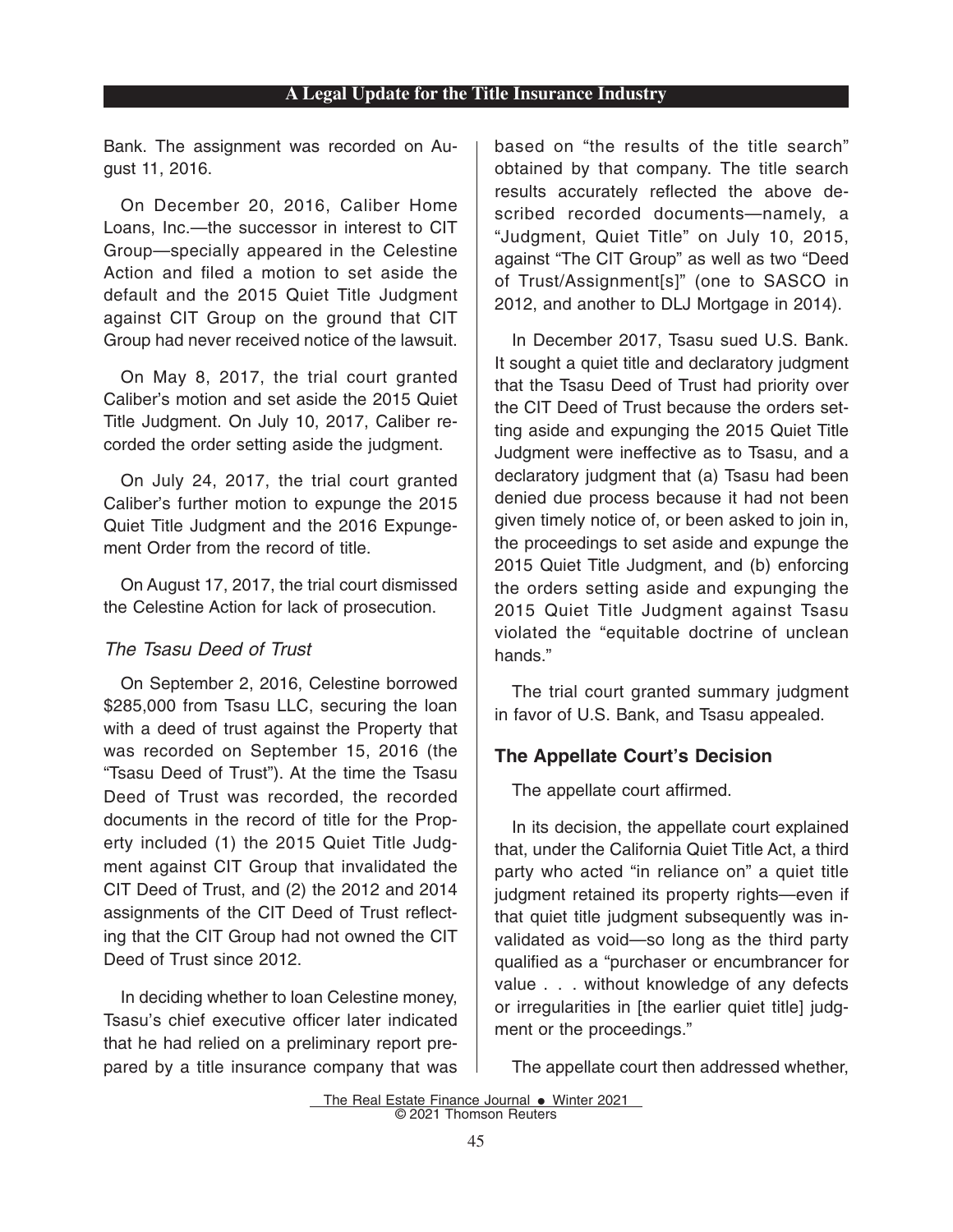for these purposes, "knowledge" meant only actual knowledge or, instead, both actual and constructive knowledge. The appellate court held that it was "the latter," such that the Quiet Title Act insulated a third party from the effect of a subsequent invalidation of an earlier quiet title judgment only if the third party had "no actual or constructive knowledge" of any defects or irregularities in that judgment.

Thus, the appellate court reasoned, whether Tsasu was entitled to the quiet title and declaratory judgments it sought turned on what effect, if any, the trial court's orders setting aside and expunging the 2015 Quiet Title Judgment had on the Tsasu Deed of Trust, which was recorded after the 2015 Quiet Title Judgment was recorded but before it was set aside as void.

The appellate court noted that it was "undisputed" that Tsasu had acquired its interest in the Property for value by loaning Celestine \$248,000. It then added that it did not have to decide whether Tsasu had acted in reliance on the 2015 Quiet Title Judgment because the "undisputed facts" established that Tsasu had constructive knowledge of "defects and irregularities" with that judgment—in particular, that Celestine had knowingly named only a prior owner of the CIT Deed of Trust (that is, CIT Group) rather than its then-current owner.

Among other things, the appellate court decided that Tsasu had constructive knowledge because Tsasu (through its chief executive officer) had treated its title insurer as its agent when the chief executive officer had relied on the title insurer's preliminary report and, by extension, the insurer's title search in deciding whether to loan Celestine money. The appellate court concluded that because the title search also reported the quiet title judgment against CIT Group and the two earlier assignments of the CIT Deed of Trust to parties other than CIT Group, and because an agent's knowledge was imputed to its principal, Tsasu had constructive knowledge of the defect and irregularity in the 2015 Quiet Title Judgment by virtue of its insurer's awareness of these circumstances.

The appellate court was not persuaded by Tsasu's argument that it had not been on "inquiry notice" on the basis of the information its title insurer had learned from the title search results because a title insurer's knowledge was "not imputed to its insured." The appellate court acknowledged that the "bare relationship between a title insurer and its insured" was not enough to make the former an agent of the latter. It added, however, that a title company can sometimes act as an agent of its insured. The appellate court stated:

Here, Tsasu used its title company as its agent for purposes of acquiring knowledge about the record of title for the [P]roperty because Tsasu's CEO admitted he looked to the title insurer's preliminary report and title search results when evaluating whether to loan Celestine money. As a result, Tsasu is charged with its title insurer's knowledge of the results of the title search.

Accordingly, the appellate court held that because Tsasu had constructive knowledge of defects or irregularities in the 2015 Quiet Title Judgment at the time it acquired its interest in the Property, it was not insulated from the effect of the subsequent invalidation and expungement of the 2015 Quiet Title Judgment. As a result, the CIT Deed of Trust—as the lien recorded first in time—had priority over the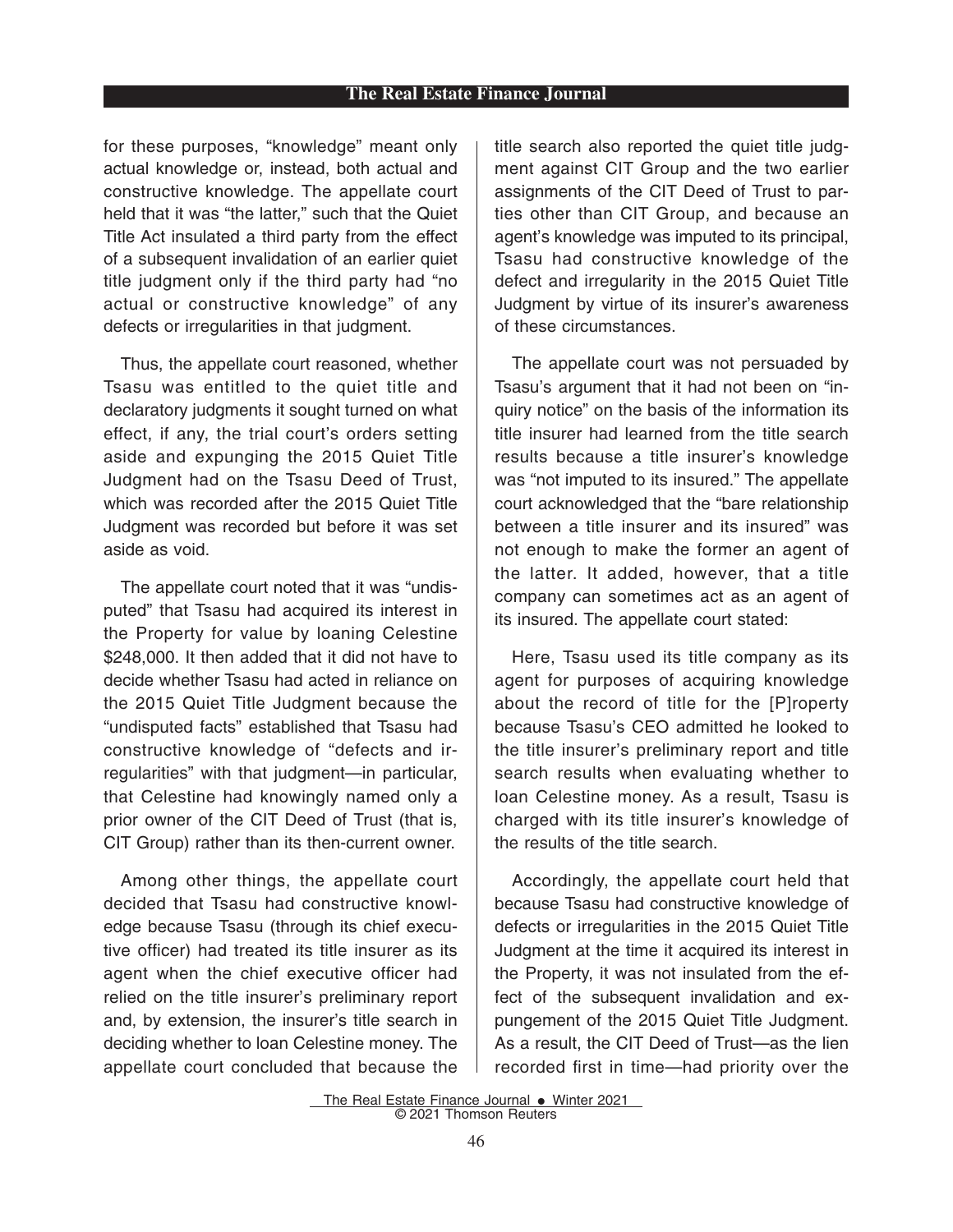Tsasu Deed of Trust and the trial court had properly granted summary judgment against Tsasu, the appellate court concluded.

The case is Tsasu LLC v. U.S. Bank Trust, N.A., 62 Cal. App. 5th 704, 277 Cal. Rptr. 3d 76 (2d Dist. 2021), review denied, (June 23, 2021).

# **Lis Pendens Barred Purchasers' Claim That They Acquired Property in Good Faith**

An appellate court in Washington has ruled that purchasers of property that a court ordered to be sold had not acted in good faith given that a lis pendens was still recorded at the time the sale to the purchasers was closed.

# **The Case**

When Otto and Diana Guardado dissolved their marriage, Otto Guardado was awarded the couple's home in Vancouver, Washington, and he agreed to pay the mortgage on the residence. Thereafter, Diana Guardado executed a quitclaim deed, releasing her interest in the property, which she claimed was in response to an oral agreement with Otto Guardado providing that he would remove her name from the mortgage. Otto Guardado, however, allegedly failed to remove Diana Guardado's name from the mortgage.

Diana Guardado subsequently brought suit in a state court in Washington for breach of contract. In 2016, the trial court ruled in her favor. On May 6, 2016, before the trial court had reduced its oral ruling to writing, Otto Guardado filed a notice of appeal. He also asked the appellate court for a stay.

On May 26, 2016, the trial court issued its

findings of fact and conclusions of law resolving the contract action. It determined that Otto Guardado had violated the dissolution decree and concluded, "The sale of the [p]roperty is the elegant solution to this manifest injustice." The trial court then ordered that a special administrator be appointed to sell the property.

In the meantime, the appellate court denied Otto Guardado's request for a stay, advising, however, that he could stay enforcement of the judgment by filing a supersedeas bond or cash in the amount of \$10,000.

On June 2, 2016, the trial court formally ordered the decree that dissolved the Guardados' marriage modified to require a sale of the property. It further ordered that Otto Guardado would need to post a \$40,000 supersedeas bond if he wished to stay enforcement of the judgment.

Otto Guardado paid \$10,000 toward superseding the judgment and, several weeks later, an acquaintance of his attempted to post a bond to supersede the judgment. Otto Guardado also filed an emergency motion for a stay with the appellate court, which denied his motion and which also ruled that his acquaintance's supersedeas bond failed to meet the requirements of Washington law so that it did not stay the trial court's enforcement of its June 2, 2016 order. Thus, no stay or supersedeas bond prevented a sale of the property.

On October 10, 2016, Otto Guardado recorded a lis pendens in the county in which his property was located.

Mark and Michelle Taylor were interested in purchasing Otto Guardado's property. Guardado emailed Mark Taylor on November 15, 2016, and advised, "The next purchaser (if

The Real Estate Finance Journal . Winter 2021 © 2021 Thomson Reuters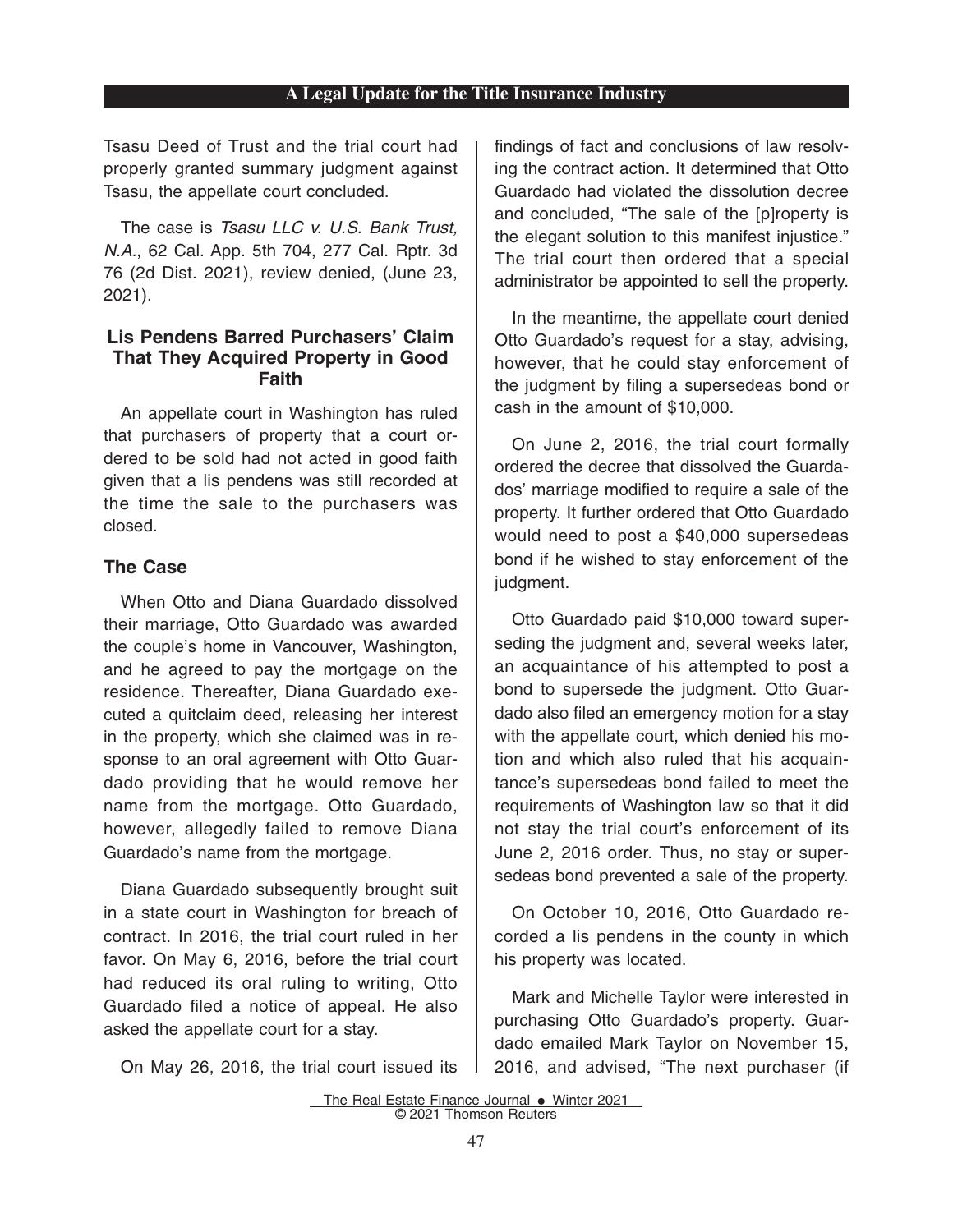#### **The Real Estate Finance Journal**

any) will be subject to the decision of the appeals court. I am, of course, asking for my property rights to be restored. You can find out more info, and my arguments, from the brief." Otto Guardado attached multiple documents to this email, including his appellate brief and the lis pendens.

In addition, the title insurance report prepared for the Taylors noted Otto Guardado's pending action and the lis pendens recorded on the property. The Taylors initialed next to this notice. They also signed an acknowledgment that the title company had "strongly suggested seeking legal advice" but that they had declined to do so.

Diana Guardado responded to the lis pendens on the property by filing a motion to hold Otto Guardado in contempt. He signed a release of the lis pendens that same day. The trial court declined to hold Otto Guardado in contempt for continuing to interfere with the sale, but it ordered him not to have any contact with potential buyers until after the closing.

That same day, November 17, 2016, the statutory warranty deed conveying the property to the Taylors was signed. The courtappointed special administrator signed on Otto Guardado's behalf.

The deed was recorded on November 18, 2016 at 9:55 a.m. and issued recording number 5348564. The release of the lis pendens was recorded at the same time and issued the next recording number, 5348565.

The Taylors paid \$240,000 for the property. After paying off the mortgage and various fees, the remaining \$15,579.55 was paid to Otto Guardado. The Taylors paid him an additional \$7,000 to move out. Otto Guardado filed a second lis pendens on the property on December 28, 2016.

The appellate court subsequently granted review of the trial court's order modifying the dissolution decree to require a sale of the property. On August 22, 2017, it reversed and vacated the trial court's modification of the dissolution decree, and remanded for further proceedings.

On February 1, 2018, the trial court entered two orders vacating its prior judgments.

Otto Guardado next filed a separate lawsuit against the Taylors, seeking to regain title to the property. The Taylors asserted as an affirmative defense that they "were good-faith purchasers, the property had no recorded lis pendens at the time of the sale, and [p]laintiff Guardado failed to post a supersedeas bond to stay enforcement of the underlying [c]ourt [o]rder directing sale of the property." The Taylors also claimed that they had "justifiably relied on representations made by [the realtor] and the fact that the title was free and clear at the time the purchase and transaction was confirmed and transferred."

The trial court denied the Taylors' motion for partial summary judgment, determining that material issues of fact existed regarding whether or not they were good faith purchasers.

The case reached a Washington appellate court. There, the Taylors argued that their knowledge of Otto Guardado's appeal did not defeat their status as good faith purchasers because they had purchased the property pursuant to a court order that was presumptively valid and because Otto Guardado had failed to post a supersedeas bond. They further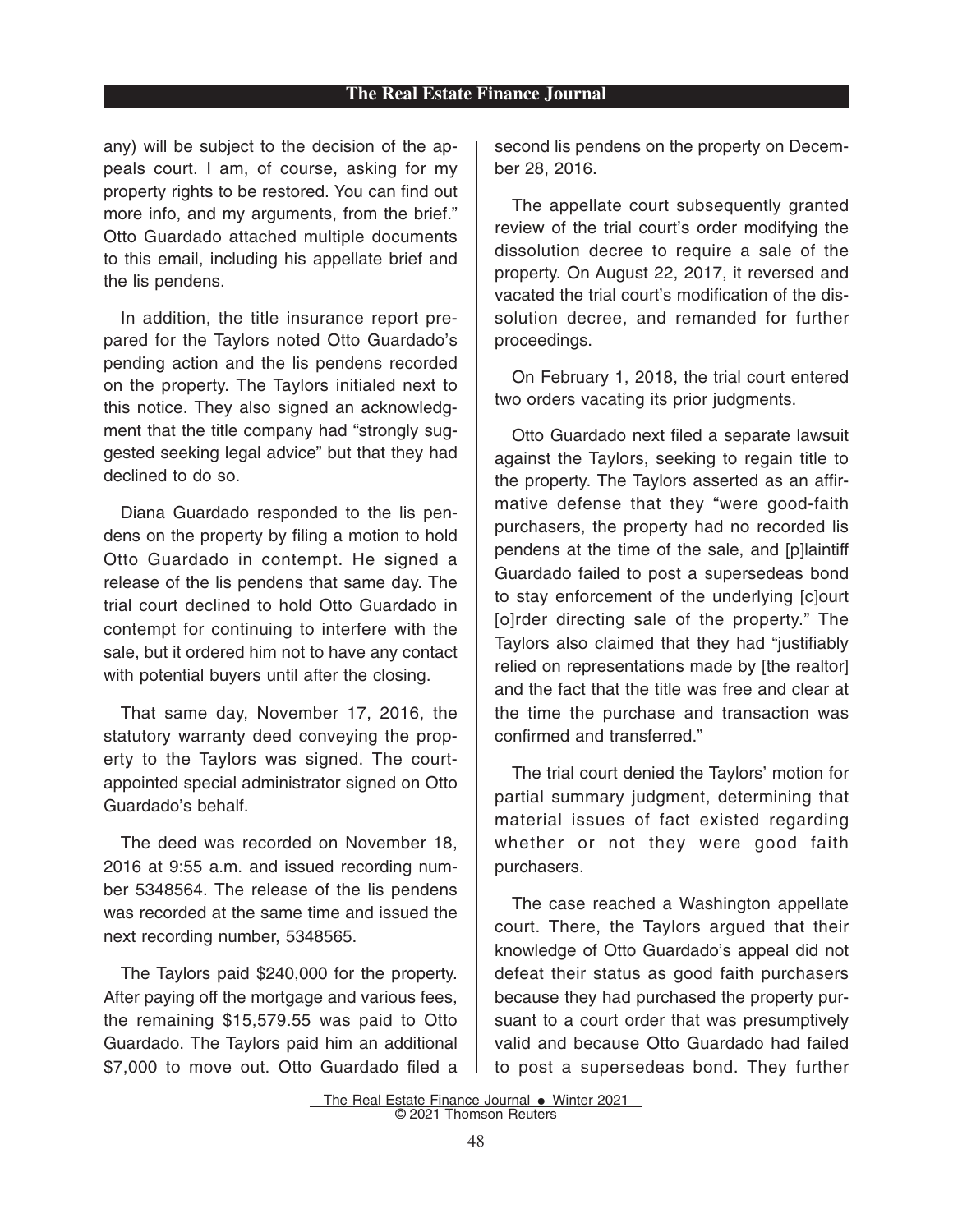argued that Otto Guardado's lis pendens had been released, so "reasonable inquiry into the status of the home's title would have revealed nothing. No encumbrance was recorded."

#### **The Appellate Court's Decision**

The appellate court held that the Taylors' actual knowledge of Otto Guardado's pending appeal did not defeat their status as good faith purchasers because they had purchased the property pursuant to a court order that was effective at the time.

However, the appellate court also held that because a lis pendens was still recorded at the time of the sale's closing on November 17, 2016, because the Taylors took no steps to have it canceled before closing the sale, and because a recorded lis pendens precluded subsequent purchasers from taking the property in good faith, the Taylors were not good faith purchasers, and Otto Guardado was entitled to judgment as a matter of law.

The appellate court observed that Guardado had recorded his lis pendens when the property was still in his name and his appeal was pending; it then rejected the Taylors' characterization of it as "fraudulent" or "legally unjustified," even though it was not accompanied by a stay. According to the appellate court, the lis pendens served its purpose of putting subsequent purchasers on notice that they would be bound by the outcome of the pending litigation. The Taylors could have moved to cancel the lis pendens, but they did not, the appellate court concluded.

The case is Guardado v. Taylor, 17 Wash. App. 2d 676, 490 P.3d 274 (Div. 2 2021).

# **New York Appellate Court Rules in Favor of Homeowners Associations in Quiet Title Action Against East Hampton**

An appellate court in New York has ruled in favor of five homeowners associations in a dispute centering around the ownership and use of approximately 4,000 feet of oceanfront property in the Town of East Hampton.

# **The Case**

Five homeowners associations—Seaview at Amagansett, Ltd. ("Seaview"), Dunes at Napeague Property Owners Association, Inc. ("Dunes"), Tides Homeowners Association, Inc. ("Tides"), Whalers Lane Homeowners Association, Inc. ("Whalers"), and Ocean Estates Property Owners Association, Inc. ("Ocean" and, collectively with Seaview, Dunes, Tides, and Whalers, the "homeowners associations")—filed a lawsuit against the Town of East Hampton (the "Town") seeking to quiet title to part of an ocean beach located in the Town, spanning approximately 4,000 feet of oceanfront (the "beach"). In particular, the dispute was over property that included the portion of the beach lying landward of the mean high water mark of the Atlantic Ocean.

Since 1991, the Town, acting pursuant to its town code, has issued permits authorizing holders of the permits to, among other things, operate and park vehicles on the beach. The town code's definition of "beach" included both the upland title claimed by the homeowners associations, which extended to the mean high water mark, as well as the foreshore beyond it, i.e., the underwater land "between high and low water mark."

In their lawsuit, the homeowners associa-

The Real Estate Finance Journal • Winter 2021 © 2021 Thomson Reuters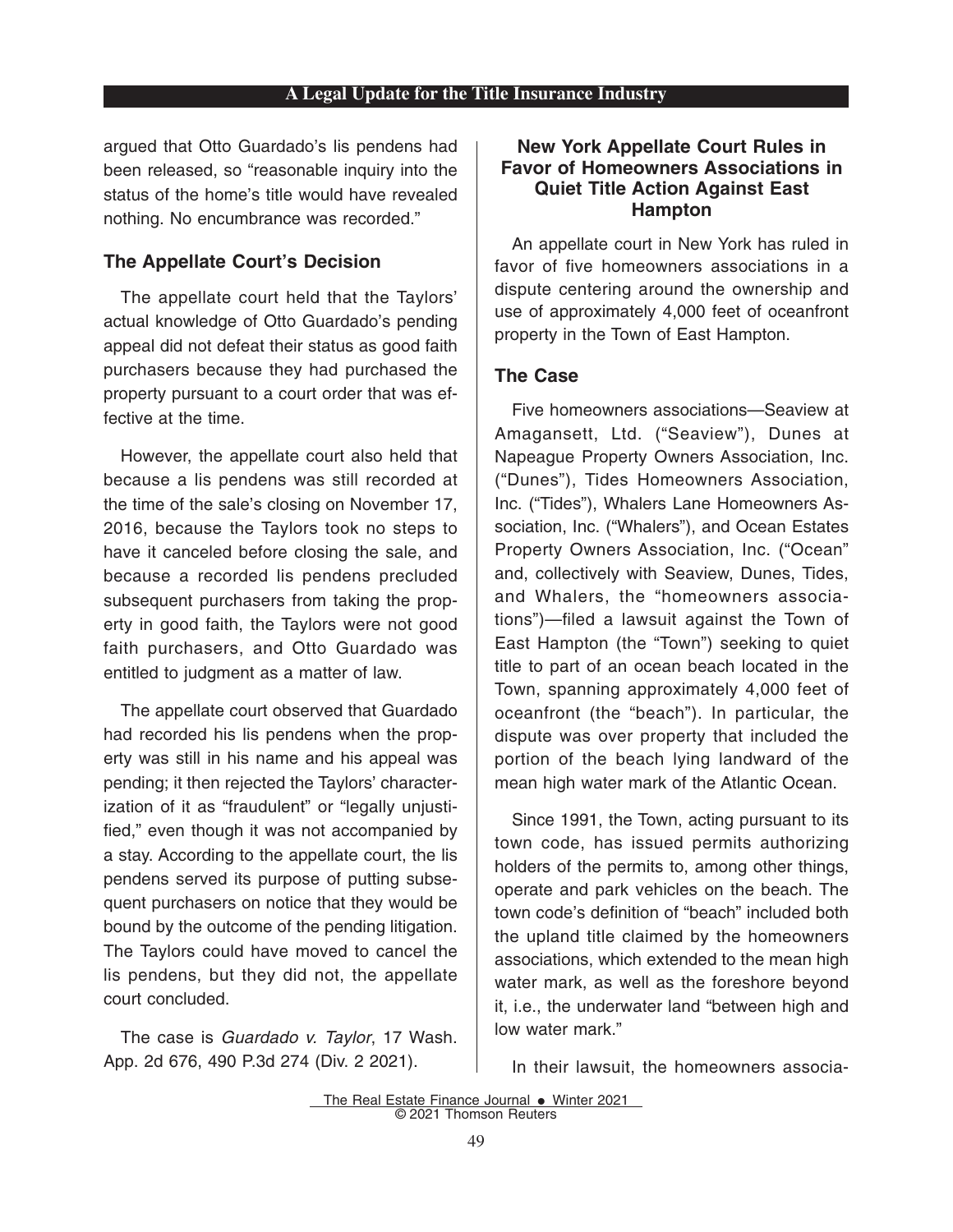tions first sought to quiet title to the beachfront portions of their respective properties and, in effect, a judgment declaring that they owned title in fee simple to the disputed area.

The homeowners associations also sought, in their second cause of action, in effect, a judgment declaring that a reservation contained in a certain deed dated March 15, 1882, and recorded in the office of the Clerk of the County of Suffolk on October 25, 1882, in Liber 268 at page 478 (the "Benson Deed") had been terminated or, in the alternative, could not be construed as authorizing the Town to issue permits to operate and park vehicles on the homeowners associations' properties.

Relatedly, in their third cause of action, the homeowners associations sought to enjoin the Town from issuing permits purporting to authorize their holders to operate and park vehicles on those properties. In addition, the homeowners associations also asserted causes of action sounding in private and public nuisance and breach of fiduciary duty.

After a nonjury trial, the trial court dismissed the homeowners associations' complaint, and the homeowners associations appealed.

#### **The Appellate Court's Decision**

The appellate court, in large measure, reversed and:

- (1) Ruled that Seaview, Dunes, Tides, and Whalers owned title in fee simple absolute to their respective properties extending to the mean high water mark of the Atlantic Ocean;
- (2) Ruled that Ocean owned title in fee simple absolute to the westernmost 400

feet of its property extending to the mean high water mark of the Atlantic Ocean;

- (3) Ruled that the reservation contained in the Benson Deed permitted the public use of the properties described therein only for fishing and fishing-related purposes; and
- (4) Enjoined the Town from issuing permits purporting to authorize their holders to operate and park vehicles on property owned by the homeowners associations.

In its decision, the appellate court explained that, at trial, the homeowners associations had produced a land title expert who testified to the homeowners associations' chains of title to their respective properties. Specifically, the appellate court continued, that expert testified, based on documentary evidence, that Seaview, Dunes, Tides, and Whalers owned fee simple title to their respective properties, extending to the mean high water mark of the Atlantic Ocean, and that Ocean owned fee simple title extending to the mean high water mark of the Atlantic Ocean as to the westernmost 400 linear feet of its property.

Moreover, the appellate court noted, the homeowners associations "produced all of the deeds in those respective chains of title, beginning with the Benson Deed," which was common to all of the homeowners associations' chains of title.

Based on that evidence, the appellate court decided, the homeowners associations established that they owned title in fee simple absolute to the disputed portion of their respective properties.

The appellate court added that the Town

The Real Estate Finance Journal • Winter 2021 © 2021 Thomson Reuters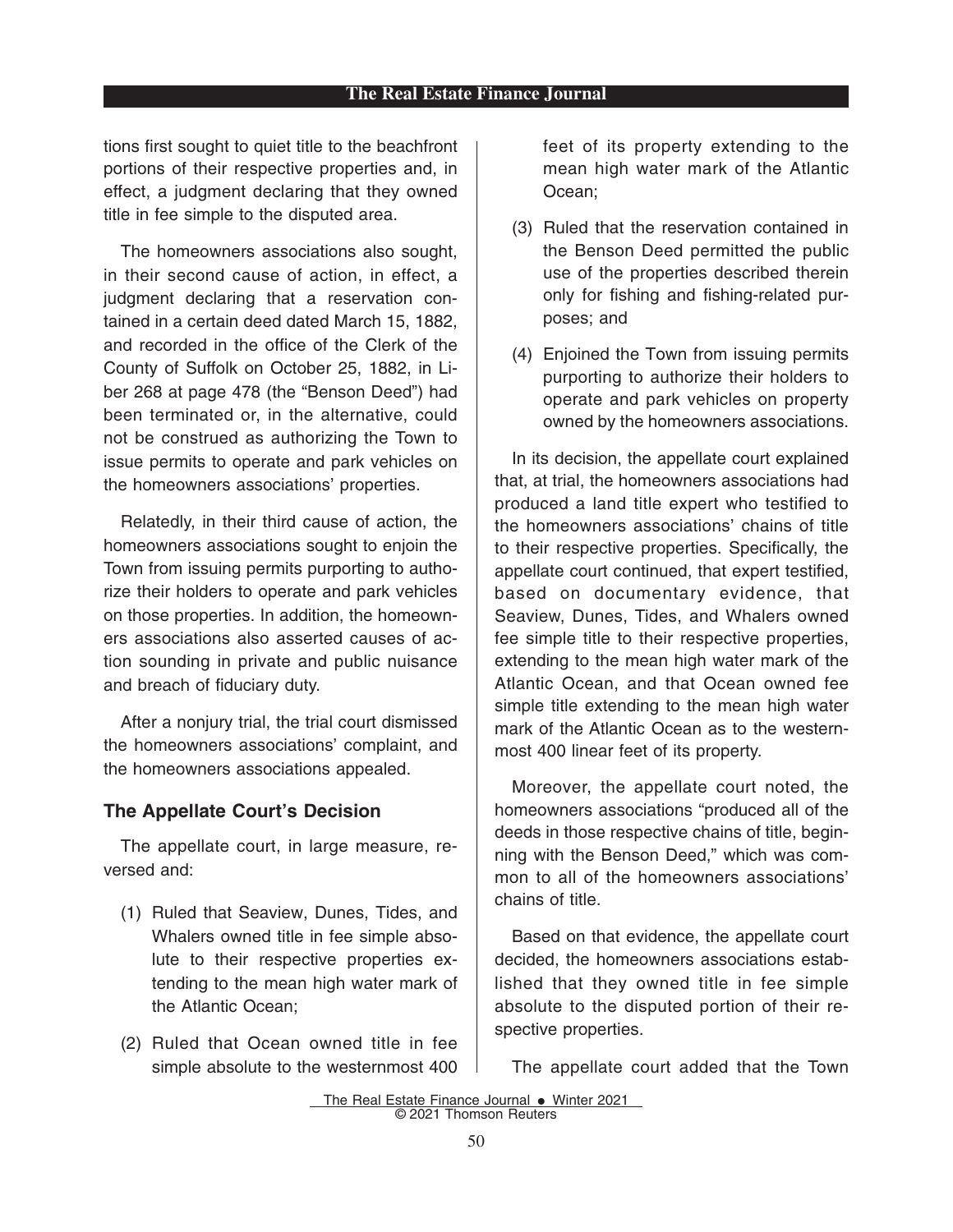was empowered, in 1882, to validly convey to the homeowners associations' common predecessor-in-interest, Arthur W. Benson, title to the disputed portion of the beach, which was landward of the mean highwater mark, and that it had done so.

By contrast, the appellate court found that the Town had produced "no evidence that any of the deeds in the respective title chains were invalid" or any evidence controverting the chains of title to the respective properties. According to the appellate court, the fact that certain of the conveyances in those chains of title were made by way of "quitclaim deeds" did not, by itself, undermine the homeowners associations' title claims.

The appellate court rejected the Town's contention that even if the homeowners associations established their respective title claims, the Town nevertheless retained the right to allow the public to operate and park vehicles along the entire beach—including the portion owned by the homeowners associations—based on a reservation contained in the Benson Deed that "reserved to the inhabitants of the Town of East Hampton the right to land fish boats and netts to spread the netts on the adjacent sands and care for the fish and material as has been customary heretofore on the South Shore of the Town lying westerly of these conveyed premises."

The appellate court ruled that the reservation in the Benson Deed could not be construed "as broadly" as the Town contended. Rather, according to the appellate court, the reservation was in the nature of an "easement allowing the public to use the homeowners associations' portion of the beach only for fishing and fishing-related purposes, as contemplated by the plain wording of the reservation." Thus, the appellate court concluded, the reservation did not confer upon the Town lawful governmental or regulatory power to issue permits allowing members of the public to operate and park vehicles on any portion of the beach owned by the homeowners associations.

It should be noted that, on September 14, 2021, New York's highest court, the New York Court of Appeals, denied leave to appeal in this case.

The case is Seaview at Amagansett, Ltd. v. Trustees of Freeholders and Commonalty of Town of East Hampton, 191 A.D.3d 717, 142 N.Y.S.3d 162 (2d Dep't 2021), leave to appeal denied, 37 N.Y.3d 909, 2021 WL 4164713 (2021) and leave to appeal denied, 2021 WL 4164745 (N.Y. 2021).

# **Ninth Circuit Court of Appeals Rejects Easement Action Against United States as Untimely**

The U.S. Court of Appeals for the Ninth Circuit has affirmed a decision by the U.S. District Court for the District of Montana dismissing as untimely a lawsuit involving a decades-old easement that was filed against the United States by owners of property near Connor, Montana.

# **The Case**

Larry Wilkins and Jane Stanton owned property near Connor, Montana; Wilkins obtained his property in 1991, and Stanton acquired her property in 2004. Both properties were subject to an easement that their predecessors-ininterest had granted to the United States in 1962. The easement covered Robbins Gulch Road, which crossed their property for approximately one mile.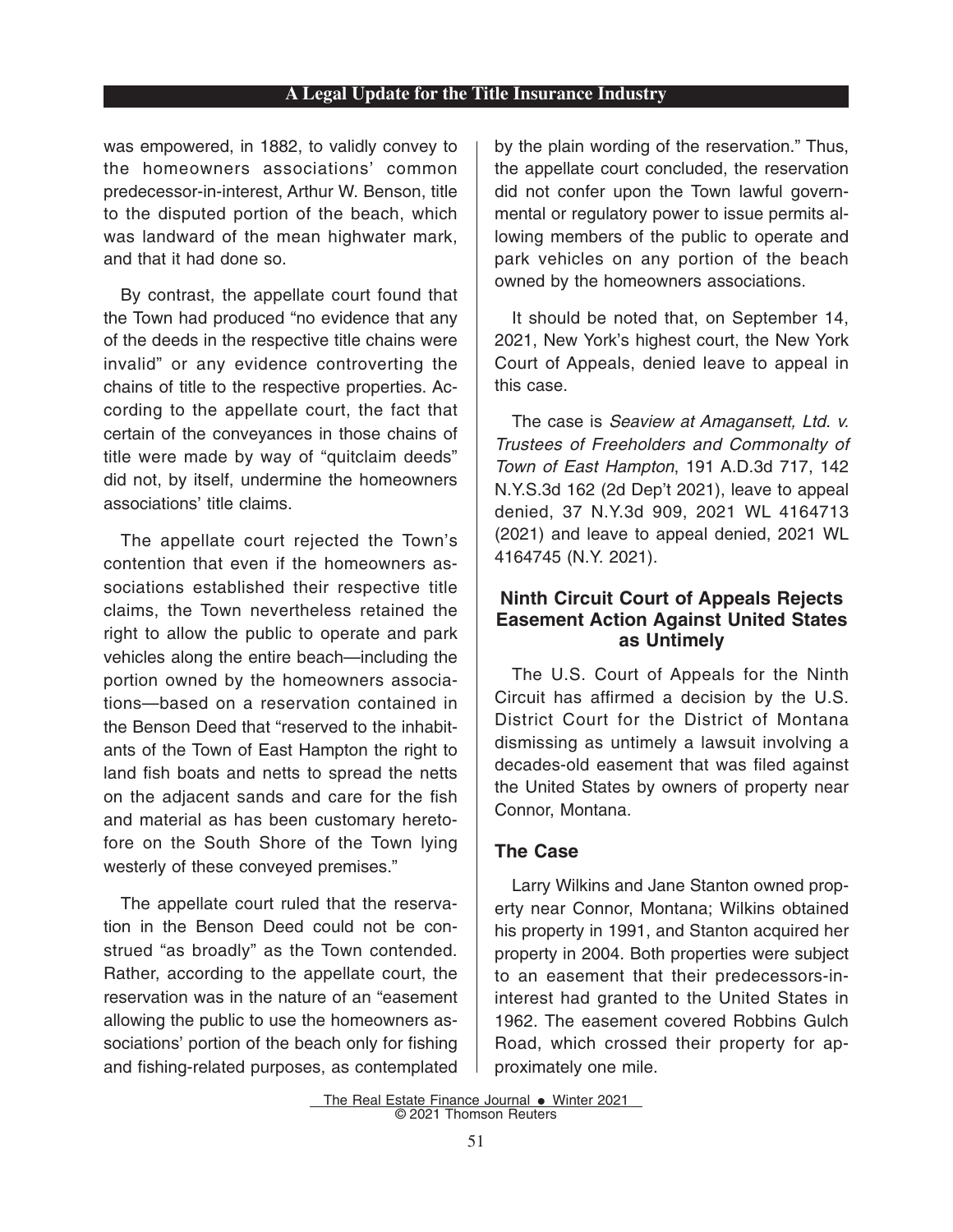#### **The Real Estate Finance Journal**

As early as 1972, maps published by the U.S. Forest Service identified Robbins Gulch Road as an "improved road" with no use restrictions. Forest Service maps from 1981, 1993, and 2005 confirmed the same: the use of Robbins Gulch Road had no restrictions.

However, on May 3, 2006, the Forest Service temporarily closed Robbins Gulch Road to the public with a physical barrier and later placed a sign on the road that read "PUBLIC ACCESS THRU PRIVATE LANDS."

More than 12 years later, on August 23, 2018, Wilkins and Stanton sued the United States under the federal Quiet Title Act (the "QTA"). They sought to confirm that the easement did not permit public use of the road and to enforce the government's obligations to patrol and maintain the road against unrestricted public use.

The U.S. District Court for the District of Montana granted the government's motion to dismiss, finding it lacked jurisdiction because the claims brought by Wilkins and Stanton were time-barred under the QTA.

Wilkins and Stanton appealed to the Ninth Circuit. They argued, among other things, that the district court had erred when it treated their claims as accruing at the same time and found that their claims were untimely. In particular, they contended that their claims—challenging public use of the easement, parking along the easement, and the government's satisfaction of its obligations under the easement - accrued at different times and should have been analyzed on an individual basis.

#### **The Ninth Circuit's Decision**

The Ninth Circuit affirmed.

In its decision, the circuit court explained that for purposes of calculating the statute of limitations under the QTA, an "action shall be deemed to have accrued on the date the plaintiff or his predecessor in interest knew or should have known of the claim of the United States." An action accrued when a "reasonable landowner" would have been alerted to an adverse claim, the circuit court said.

The Ninth Circuit then ruled that all of the claims asserted by Wilkins and Stanton—despite being organized as separate causes of action in their complaint—ultimately were premised on the public's alleged unauthorized use of the road. Therefore, the circuit court found, their claims had accrued at the same time, namely, "when a reasonable landowner should have known of the government's position that its easement allowed for public use of the road."

The Ninth Circuit added that the complaint filed by Wilkins and Stanton focused its parking challenge on "public" parking in the easement and was not a distinct claim that accrued separately from the public use claim. Likewise, their "patrol and maintain" claims were premised on patrolling and maintaining the road "against public use" and thus also accrued at the same time as the public use claim, according to the Ninth Circuit. A "reasonable landowner" would have been alerted to all of these claims at the same time, and therefore they accrued simultaneously, the circuit court ruled.

Accordingly, the Ninth Circuit decided that the district court had not erred in treating all of the claims brought by Wilkins and Stanton as accruing at the same time.

The circuit court then addressed the contention asserted by Wilkins and Stanton that the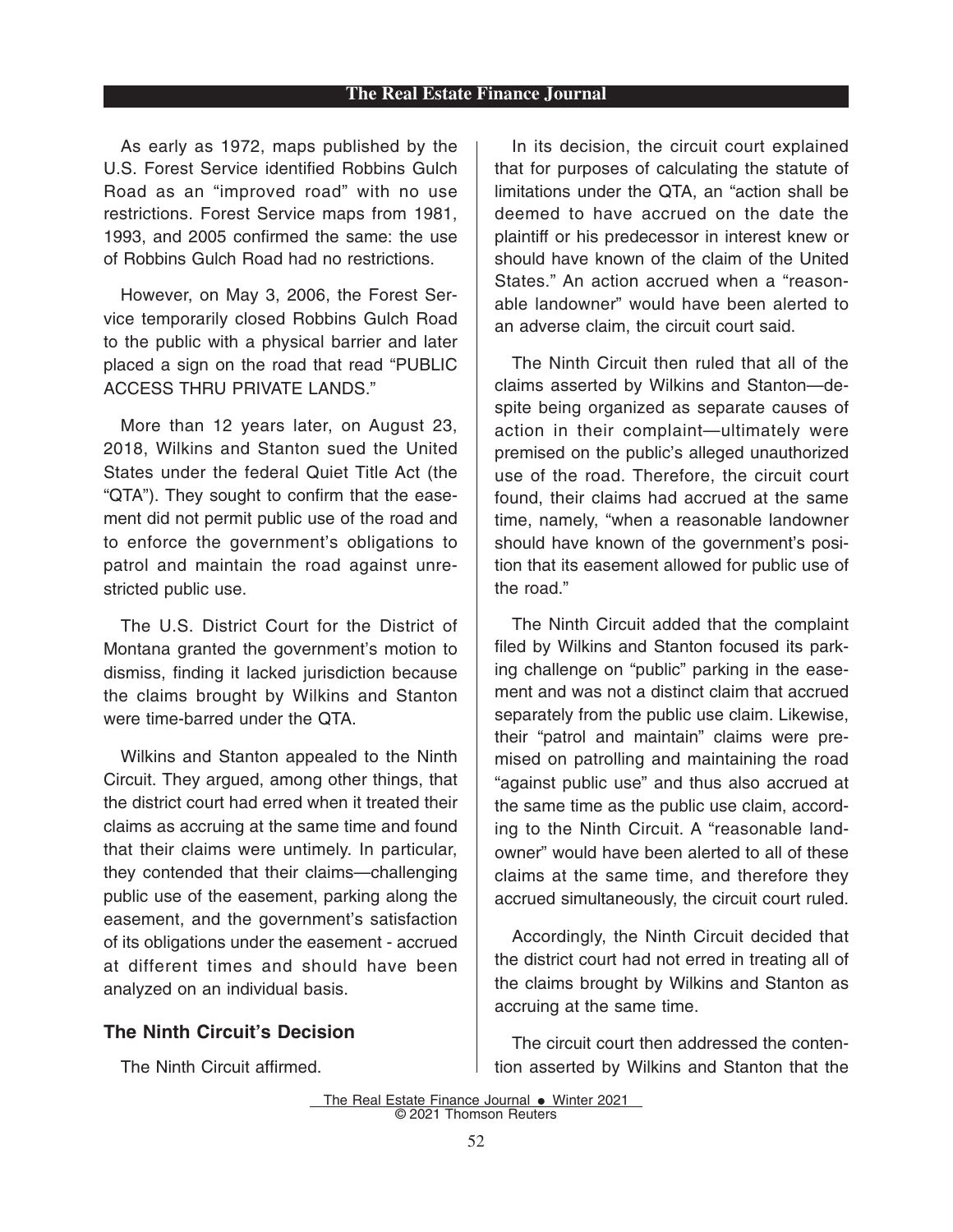district court had erred in determining that their claims were time-barred under the QTA's statute of limitations.

The Ninth Circuit explained that the QTA's statute of limitations required Wilkins and Stanton to bring a case within 12 years "of the date upon which [the claims] accrued." Accrual, the circuit court continued, occurred on the date the plaintiffs or their predecessors in interest "knew or should have known of the claim of the United States." In addition, to start the limitations period, the government's claim "must be adverse" to the claim asserted by the plaintiffs.

The Ninth Circuit then decided that the district court had not clearly erred in concluding that the claims brought by Wilkins and Stanton were "untimely." The circuit court noted that the district court based its determination on two sources of evidence: Forest Service maps of the area from 1950 to 2005 that identified no use restrictions on the road, and the government's temporary closure of the road by erecting a sign and barrier in May 2006. In the circuit court's opinion, together with the "historic public use of the road," the historic maps should have alerted a reasonable landowner of the government's view regarding public access of the easement more than 12 years before Wilkins and Stanton filed their lawsuit. The Ninth Circuit concluded that the government's temporary closure of the road in 2006 "was consistent with this understanding."

The case is Wilkins v. United States, 2021 WL 4187861 (9th Cir. 2021), for additional opinion, see, 2021 WL 4200563 (9th Cir. 2021).

## **Virginia Court Rejects Property Owner's Express Easement Claim**

A court in Virginia has ruled that deeds, instruments of subdivision, and plats did not create an express easement for one property owner to travel from his property across a neighbor's property and that, as a result, he had no legal right to use his neighbor's property.

## **The Case**

The complainant in this case, Kenneth E. Wavell, Jr., owned land in Amherst County, Virginia, described as Tract 30 in the subdivision of Amherst Plantation, Section 10 ("AP Tract 30"). This land had been conveyed to Wavell by a deed recorded in the Clerk's Office of Amherst County and recorded in document number 180000994. The deed referred to a plat recorded in Plat Book M, at page 114.

Wavell's tract fronted on a road in Amherst Plantation Subdivision. The initial Instrument of Subdivision of Amherst Plantation recorded in Deed Book 639, at page 501, pertaining to Section 10 (including AP Tract 30), stated that the purpose was to "further establish the private road access easement to serve this and future sections of Amherst Plantation."

Kim Lengel owned land described as Lot 8 in the subdivision of Buffalo Hills ("BH Lot 8"). This land had been conveyed to Lengel by a deed recorded in the Clerk's Office of Amherst County in Deed Book 786, at page 510. BH Lot 8 was part of the subdivision of Buffalo Hills recorded in Plat Cabinet 2, at slide 180. The Instrument of Subdivision for Buffalo Hills Subdivision was recorded in Deed Book 659, at page 410. The Amherst Plantation Subdivision (developed in 1992, with 58 lots) and the